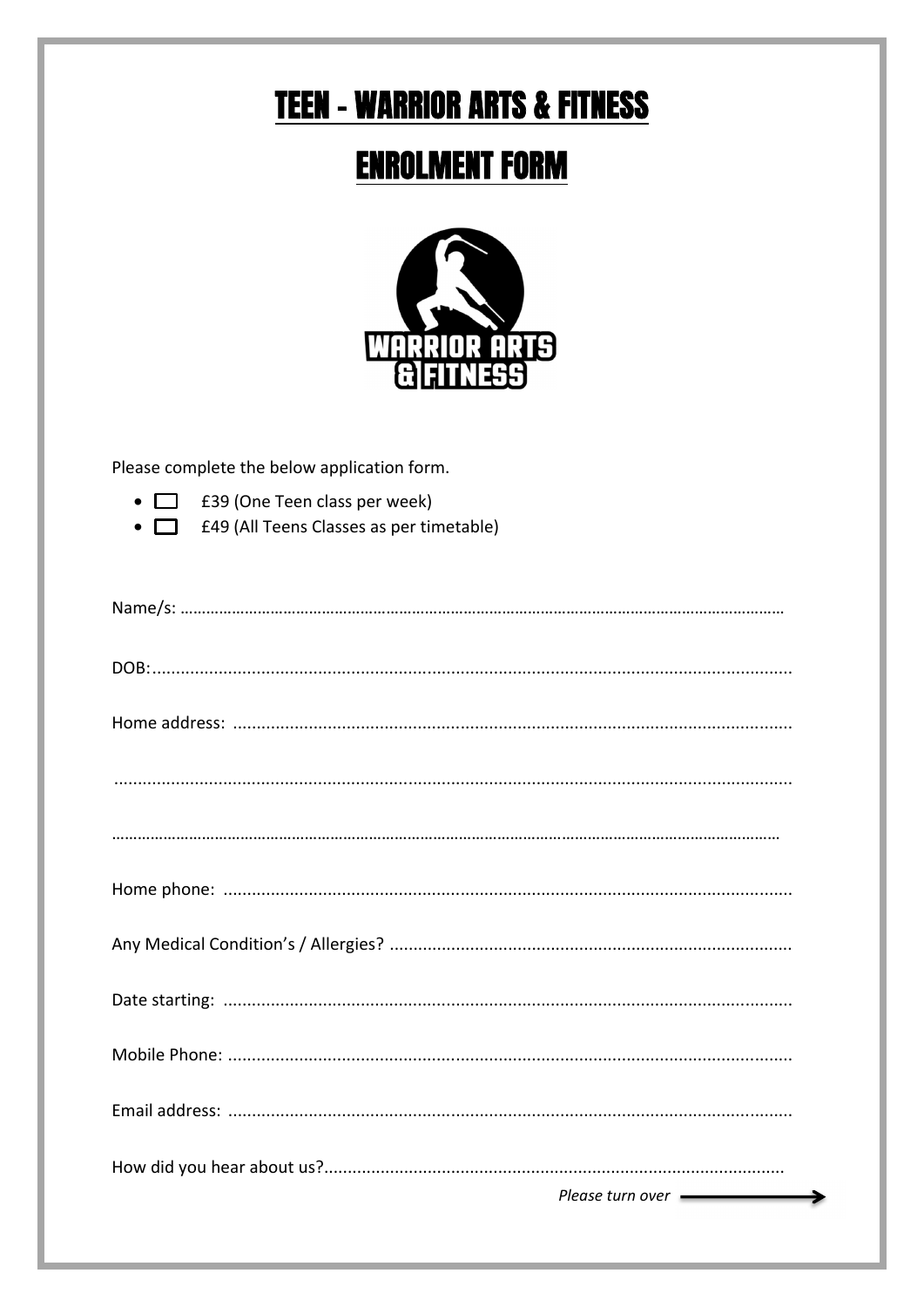#### *Waiver of Liability For Gym Use*

*You should always consult your physician or other healthcare provider before changing your diet or starting an exercise program.* 

*I understand that there is a risk of injury associated with participating and using Warrior Arts and Fitness Gym Studio.* 

*I hereby assume full responsibility for any and all injuries to my child, losses and damages that they incur while attending, exercising or participating in Warrior Arts and Fitness. I hereby waive all claims against Warrior Arts and Fitness, its instructors, or partners of individually or otherwise, for any and all injuries, claims or damages that I might incur.* 

I understand that in the event I wish to cancel my membership, 2 calendar months written notice and payment is required. Please tick

I have read, understood, and agree to be bound by the above terms and conditions.

Printed name of Participant (or Parent/Guardian if under 18)

Participant's Name (Please Print):……………………………………………………………………………………………………

Participant's Signature: ……………………………………………………………… Date: ……………………………………….

In case of emergency, contact: ……………………………………………………Phone: …………………………………….

**(Parent/ Guardian signature if under 18 years of age)**

Signed:……………………………………………………. Dated:……………………